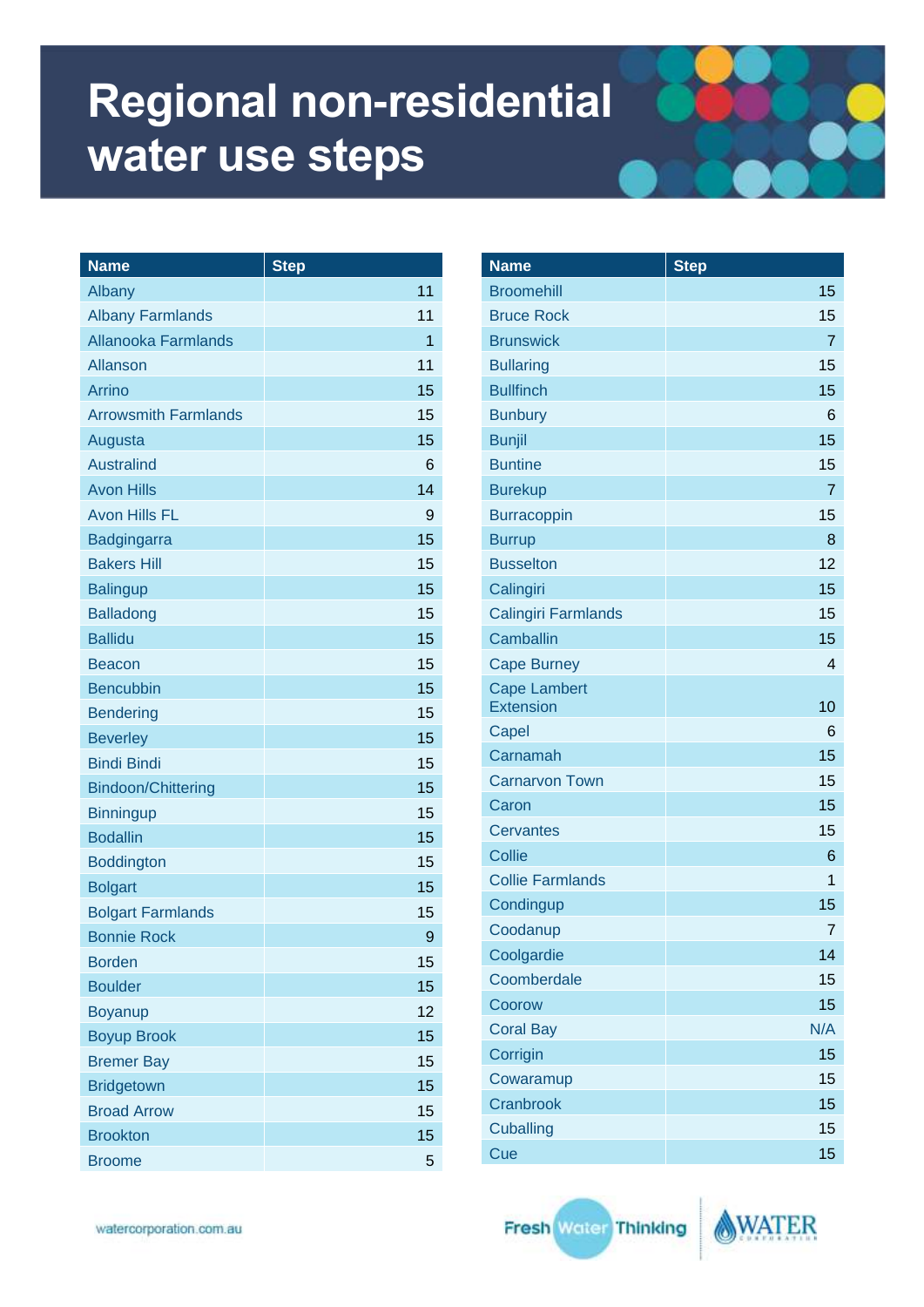

| <b>Name</b>                       | <b>Step</b> |
|-----------------------------------|-------------|
| Cunderdin                         | 15          |
| <b>Cunderdin North FL</b>         | 9           |
| <b>Cunderdin South FL</b>         | 9           |
| <b>Dalwallinu</b>                 | 15          |
| <b>Dalyellup</b>                  | 4           |
| <b>Dampier Extension</b>          | 8           |
| Dandaragan                        | 15          |
| Dangin                            | 9           |
| Dardanup                          | 15          |
| <b>Darkan</b>                     | 15          |
| Dathagnoorara<br><b>Farmlands</b> | 11          |
| <b>Deanmill</b>                   | 14          |
| Denham                            | 5           |
| <b>Denmark</b>                    | 15          |
| <b>Derby</b>                      | 9           |
| Dongara/Denison                   | 5           |
| Donnybrook                        | 8           |
| <b>Doodlakine</b>                 | 15          |
| <b>Dowerin</b>                    | 15          |
| <b>Dudinin</b>                    | 15          |
| Dumbleyung                        | 15          |
| Dunsborough                       | 12          |
| <b>Dwellingup</b>                 | 15          |
| Eaton                             | 6           |
| <b>Elleker</b>                    | 11          |
| <b>Emu Point</b>                  | 11          |
| Eneabba                           | 15          |
| Eradu                             | 15          |
| Esperance                         | 10          |
| Exmouth                           | 12          |
| <b>Fitzroy Crossing</b>           | 8           |
| Frankland                         | 15          |
| <b>Furnissdale</b>                | 7           |
| Gabbadah                          | 15          |
| <b>Gabbining Soak</b>             | 15          |
| <b>Gascoyne Junction</b>          | 15          |
| Gelorup                           | 6           |

| <b>Name</b>                                      | <b>Step</b>    |
|--------------------------------------------------|----------------|
| Geraldton                                        | 4              |
| <b>Geraldton Northampton</b><br><b>Farmlands</b> | 4              |
| Gibson                                           | 15             |
| <b>GinGin</b>                                    | 15             |
| Gnarabup                                         | 14             |
| Gnowangerup                                      | 15             |
| Goode Beach                                      | 11             |
| Goomalling                                       | 15             |
| <b>Grass Patch</b>                               | 15             |
| <b>Grass Valley</b>                              | 15             |
| <b>Grass V-Ballidu FL</b>                        | 9              |
| <b>Gravity Main</b>                              | 11             |
| <b>Greenbushes</b>                               | 15             |
| Greenhead                                        | 15             |
| Guilderton                                       | 13             |
| <b>Halls Creek</b>                               | 15             |
| <b>Hamel</b>                                     | 11             |
| <b>Harrismith</b>                                | 15             |
| <b>Harvey</b>                                    | 10             |
| <b>Hester</b>                                    | 15             |
| <b>Highbury</b>                                  | 15             |
| <b>Hines Hill</b>                                | 15             |
| Hopetoun                                         | 15             |
| <b>Horrocks</b>                                  | 15             |
| Hyden                                            | 15             |
| Jerramungup                                      | 15             |
| <b>Jitarning</b>                                 | 15             |
| <b>Jurien Bay</b>                                | 9              |
| Kalannie                                         | 15             |
| Kalbarri                                         | $\overline{7}$ |
| Kalgan                                           | 11             |
| Kalgoorlie                                       | 15             |
| Kalgoorlie/Boulder                               | 15             |
| <b>Kambalda</b>                                  | 15             |
| <b>Kambalda Bulk</b>                             | 15             |
| <b>Kambalda West</b>                             | 15             |
| <b>Karakin</b>                                   | 15             |
|                                                  |                |

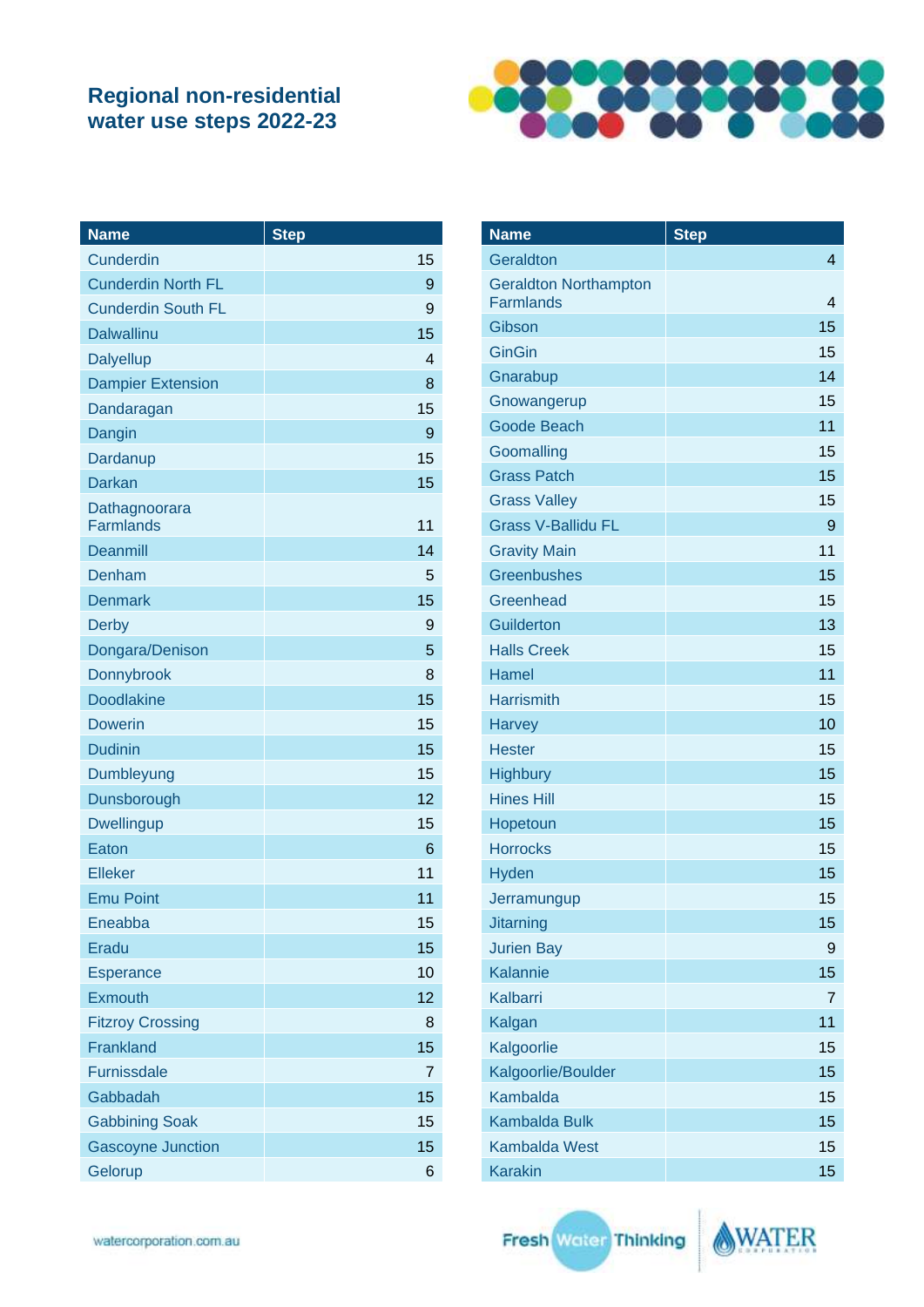

| <b>Name</b>                       | <b>Step</b>    |
|-----------------------------------|----------------|
| Karlgarin                         | 15             |
| Karratha                          | 8              |
| <b>Karratha Extension</b>         | 8              |
| <b>Karratha Supp Mains</b>        | 8              |
| Katanning                         | 15             |
| <b>Katanning Farmlands</b>        | 15             |
| <b>Kellerberrin</b>               | 15             |
| <b>Kellerberrin North FL</b>      | 9              |
| Kendenup                          | 15             |
| <b>Kendenup Farmlands</b>         | 15             |
| <b>Kirup</b>                      | 15             |
| Kojonup                           | 15             |
| Kondinin                          | 15             |
| Koolanooka                        | 15             |
| Koolyanobbing                     | 9              |
| Koorda                            | 15             |
| <b>Koorda-Buntine FL</b>          | 9              |
| <b>Kukerin</b>                    | 15             |
| <b>Kulin</b>                      | 15             |
| Kununoppin                        | 15             |
| Kununurra                         | 7              |
| <b>Lake Grace</b>                 | 15             |
| <b>Lake King</b>                  | 15             |
| Lancelin                          | 15             |
| Latham                            | 15             |
| Laverton                          | 15             |
| <b>Ledge Point</b>                | 14             |
| Leeman                            | 15             |
| Leonora                           | 15             |
| <b>Little Grove</b>               | 11             |
| <b>Lower King</b>                 | 11             |
| <b>Madora Bay</b>                 | 7              |
| <b>Main Conduit Central</b><br>FL | 9              |
| <b>Main Conduit East FL</b>       | 9              |
| <b>Main Conduit West FL</b>       | 9              |
| <b>Mandurah</b>                   | $\overline{7}$ |
| Manjimup                          | 14             |

| <b>Name</b>                                 | <b>Step</b> |
|---------------------------------------------|-------------|
| <b>Marble Bar</b>                           | 15          |
| <b>Margaret River</b>                       | 10          |
| <b>Marvel Loch</b>                          | 15          |
| <b>Meckering</b>                            | 15          |
| Meekatharra                                 | 11          |
| <b>Menzies</b>                              | 15          |
| <b>Merredin</b>                             | 15          |
| <b>Merredin Farmlands</b>                   | 9           |
| <b>Merredin North FL</b>                    | 9           |
| <b>Merredin South FL</b>                    | 9           |
| Miling                                      | 15          |
| Millbridge                                  | 6           |
| <b>Millstream Extension</b>                 | 8           |
| <b>Mingenew</b>                             | 15          |
| <b>Mingenew Mullewa</b><br><b>Farmlands</b> | 13          |
| Moora                                       | 3           |
| <b>Moora Farmlands</b>                      | 3           |
| <b>Moorine Rock</b>                         | 15          |
| Morawa                                      | 15          |
| Morawa Farmlands                            | 15          |
| Moulyinning                                 | 15          |
| <b>Mount Barker</b>                         | 15          |
| <b>Mount Magnet</b>                         | 15          |
| <b>Mukinbudin</b>                           | 15          |
| <b>Mullalyup</b>                            | 15          |
| Mullewa                                     | 15          |
| <b>Mullewa Farmlands</b>                    | 13          |
| Munglinup                                   | 15          |
| Muntadgin                                   | 15          |
| Muradup                                     | 15          |
| <b>Myalup</b>                               | 15          |
| <b>Nabawa</b>                               | 15          |
| Nanarup                                     | 11          |
| Nannup                                      | 15          |
| Narembeen                                   | 15          |
| Narngulu                                    | 1           |
| Narrikup                                    | 15          |

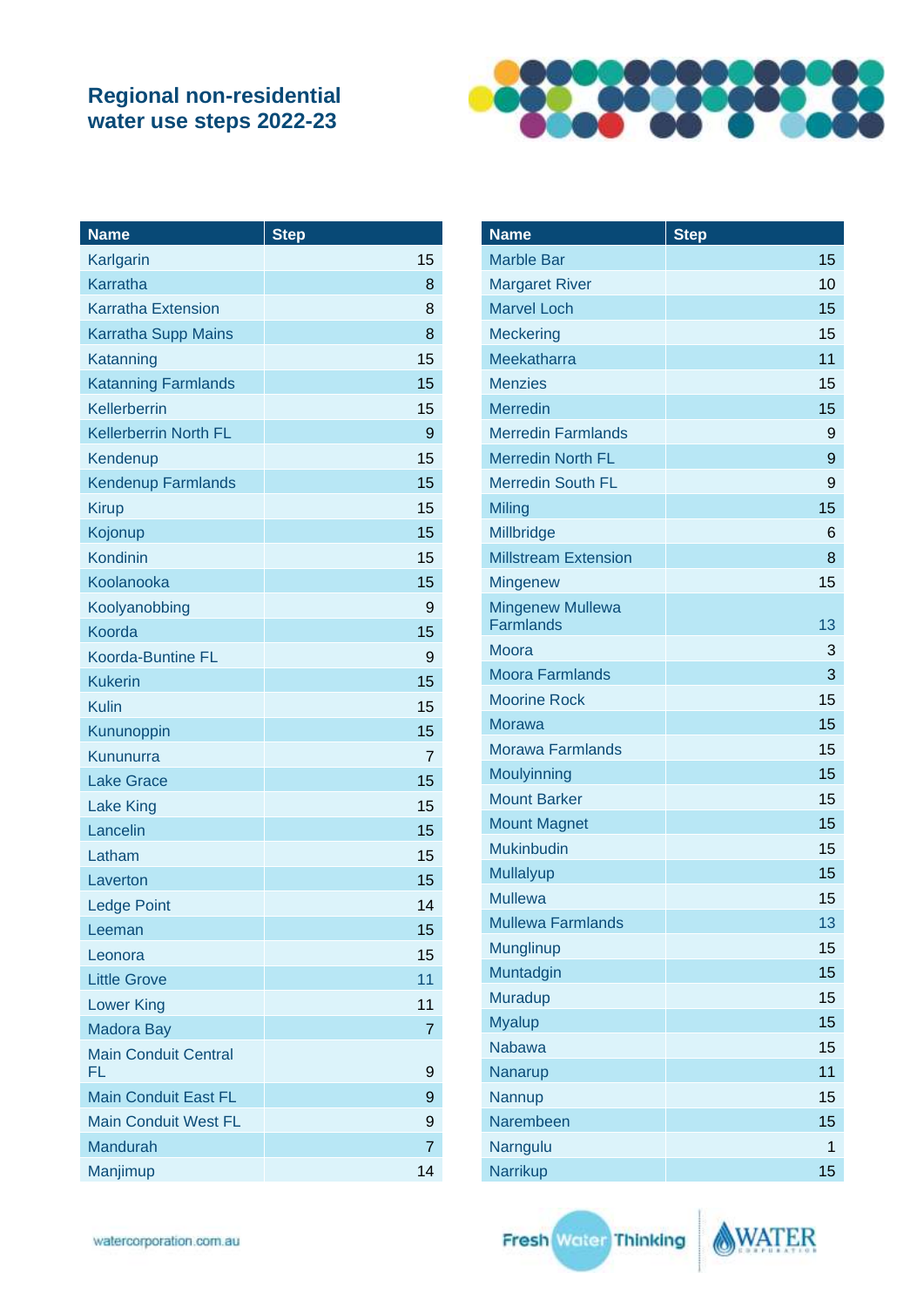

| <b>Name</b>                             | <b>Step</b>    |
|-----------------------------------------|----------------|
| Narrogin                                | 15             |
| <b>Narrogin Farmlands</b>               | 9              |
| <b>New Norcia</b>                       | 15             |
| Newdegate                               | 15             |
| Newman                                  | 6              |
| Nilgen                                  | 15             |
| Norseman                                | 15             |
| <b>North Dandalup</b>                   | 12             |
| <b>Northam</b>                          | 14             |
| <b>Northam Farmlands</b>                | 9              |
| Northam-Beverley FL                     | 9              |
| Northampton                             | 15             |
| <b>Northcliffe</b>                      | 15             |
| <b>Nullagine</b>                        | 15             |
| Nungarin                                | 15             |
| <b>Nyabing</b>                          | 15             |
| Ongerup                                 | 15             |
| <b>Onslow</b>                           | 15             |
| Ora Banda                               | 15             |
| Park ridge                              | 10             |
| <b>Pelican Point</b>                    | 6              |
| Pemberton                               | 15             |
| <b>Peppermint Grove</b><br><b>Beach</b> | 15             |
| Perenjori                               | 15             |
| Perenjori Farmlands                     | 15             |
| Picton                                  | 6              |
| <b>Picton East</b>                      | 6              |
| <b>Piesseville</b>                      | 15             |
| Pingaring                               | 15             |
| <b>Pingelly</b>                         | 15             |
| Pingrup                                 | 15             |
| Pinjarra                                | $\overline{2}$ |
| <b>Pithara</b>                          | 15             |
| <b>Point Samson</b>                     | 10             |
| Popanyinning                            | 15             |
| Porongurup                              | 13             |
| Porongurup Farmlands                    | 15             |

| <b>Name</b>                              | <b>Step</b>    |
|------------------------------------------|----------------|
| <b>Port Hedland</b>                      | 5              |
| <b>Preston Beach</b>                     | 15             |
| Prevelly                                 | 14             |
| Quairading                               | 15             |
| Quinninup                                | 15             |
| Ravensthorpe                             | 15             |
| Ravenswood                               | $\overline{7}$ |
| <b>Riverside Gardens</b>                 | 7              |
| <b>Rocky Gully</b>                       | 15             |
| Roebourne                                | 10             |
| <b>Roelands</b>                          | 7              |
| <b>Salmon Gums</b>                       | 15             |
| Sandstone                                | 15             |
| <b>SeaBird</b>                           | 15             |
| <b>Shackleton</b>                        | 9              |
| South Hedland                            | 5              |
| <b>Southern Cross</b>                    | 15             |
| <b>Southern Cross FL</b>                 | 9              |
| Tambellup                                | 15             |
| Tammin                                   | 15             |
| <b>Three Springs</b>                     | 15             |
| <b>Three Springs</b><br><b>Farmlands</b> | 15             |
| <b>Tincurrin</b>                         | 15             |
| <b>Toodyay</b>                           | 15             |
| <b>Trayning</b>                          | 15             |
| Varley                                   | 15             |
| Wagin                                    | 15             |
| Walkaway                                 | 1              |
| Walpole                                  | 15             |
| Wandering                                | 15             |
| Waroona                                  | 11             |
| Warralakin                               | 9              |
| Watheroo                                 | 15             |
| <b>Watheroo Farmlands</b>                | 15             |
| Wedgefield                               | 5              |
| Wellstead                                | 15             |
| Westonia                                 | 15             |